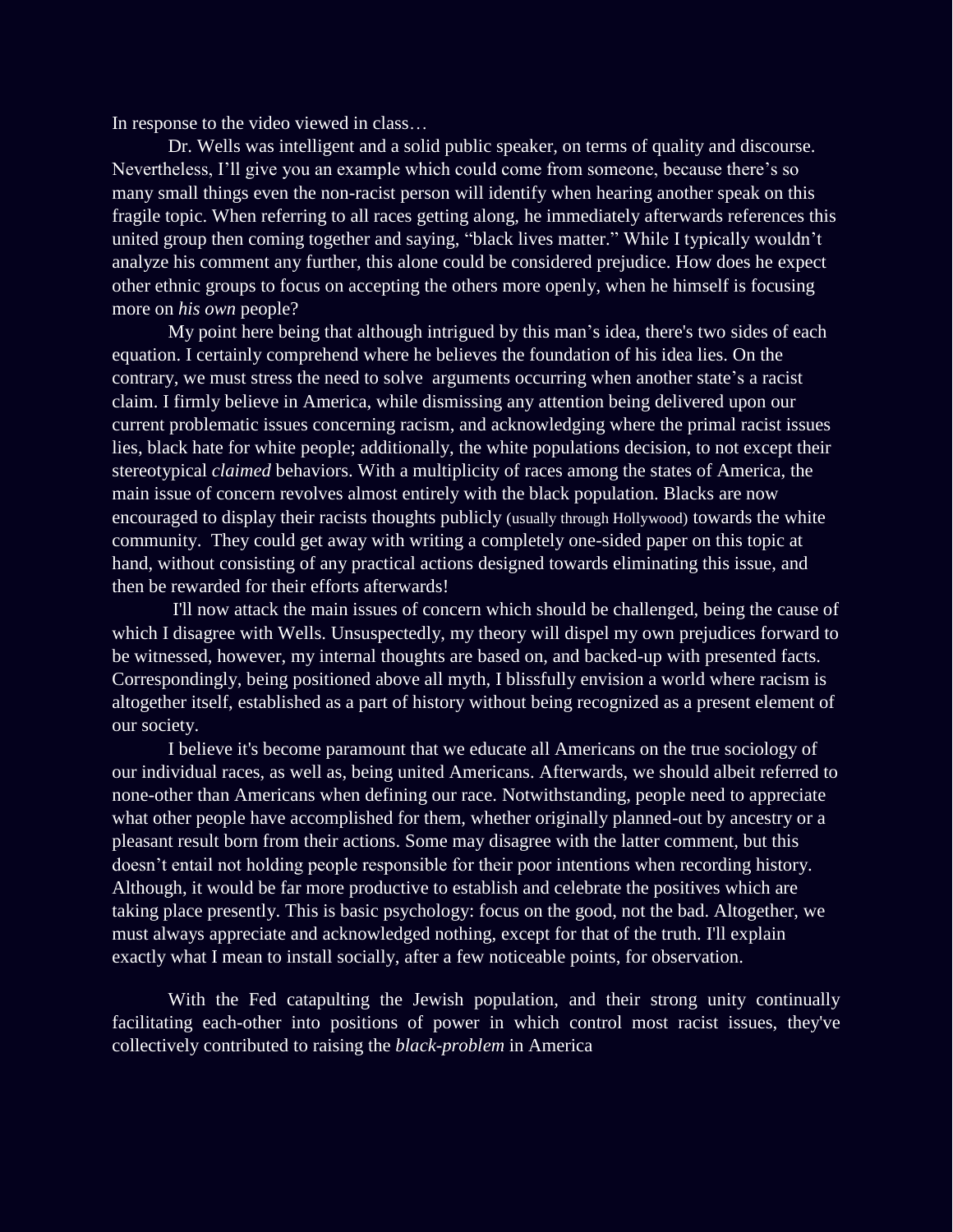The NAACP is not an organization ran by black people as the media portrays, although occasionally they bring-in a black spokesperson (cover-man, similar to Lenin) such as Al Sharpton; who cares less about black lives, and more about selling out on the basis of which he'll obtain millions of dollars. There were zero African-Americans involved, in the commencement of this organization. It's a 99% Jewish ran organization, featuring 100% Jewish lawyers. The goal is to make African-Americans dislike (or hate) white people for two main reasons. Firstly, to destroy the people's unity, disallowing us to become in-conversant to the truth, and fight back against the media and government takeover. Secondly, to scam the American worker out of a significant portion of their hard-earned paychecks. Then have these funds go towards, almost exclusively, Jewish people and their organizations; except for the miniscule amount - of maybe 1 or 2% which may actually go towards the black community. This powerful organization has always promoted the vision of harsh treatment by whites towards blacks. This has undoubtedly been their goal since the early  $20<sup>th</sup>$  century, and is definitely not designed to help deplete racism, but only to inspire the augmentation of racism. This organization, and many others likewise, are considered to me as a despondent part of our history; a disheartening part of our history.

One third, of all the white Europeans in the 13 colonies were slaves. The first slaves in America were whites. (and the last to be slaves). These servants would typically have freedom contracts – I will transport you for free, into the New World, and you'll remain my servant for seven yrs. The reality for these servant, however, was nowhere to go afterwards, most just remained servants to survive, and a high majority of servants remain slaves until they eventually died from the lifestyle.

African Americans actually possessed state laws designed to relieve then from their service. Many states down south would grant them absolute freedom at age 31. Not all blacks in the south were slaves at any time. Now of course they had nowhere to go find work at descent pay to support their families, and most simply chose to remain a slave. Nonetheless, the white slaves had nowhere to go neither, and went down in our history as the first large population of slaves in the U.S. The simple point here is our history has been rewritten, and we now teach our children a different history than is the truth. The blacks were also allowed to have women and increase their numbers with many children.

Approximately 11 million African slaves were transported across the Atlantic to the New World. Less than 4 million would come to halt in the United States. The treatment of blacks in Brazil is presently to a great degree worse in nature, than that of our inherent country. Starting right out with the fact their national emancipation to end slavery was later than the U.S. For the Africans who luckily ended up in the U.S. which has now become a futuristic intelligent alien world, or at least the original slaves from Africa would unequivocally thought so. If they knew what their grand-children, and great-great grand-children, etcetera, were to inherit by themselves by coming here as slaves, then I would assuredly hope they would've said **yes** to slavery in North America. Choosing it over remaining in Africa where death awaits them, because they were all label to be slaves, or to be exterminated by their own people in Africa. The moment they stepped on those unforgiving slave ship, an arduous struggle to stay alive was commenced. Nonetheless, at this point *their lives were spared* if they could only endure more harsh treatment and unthinkable living conditions.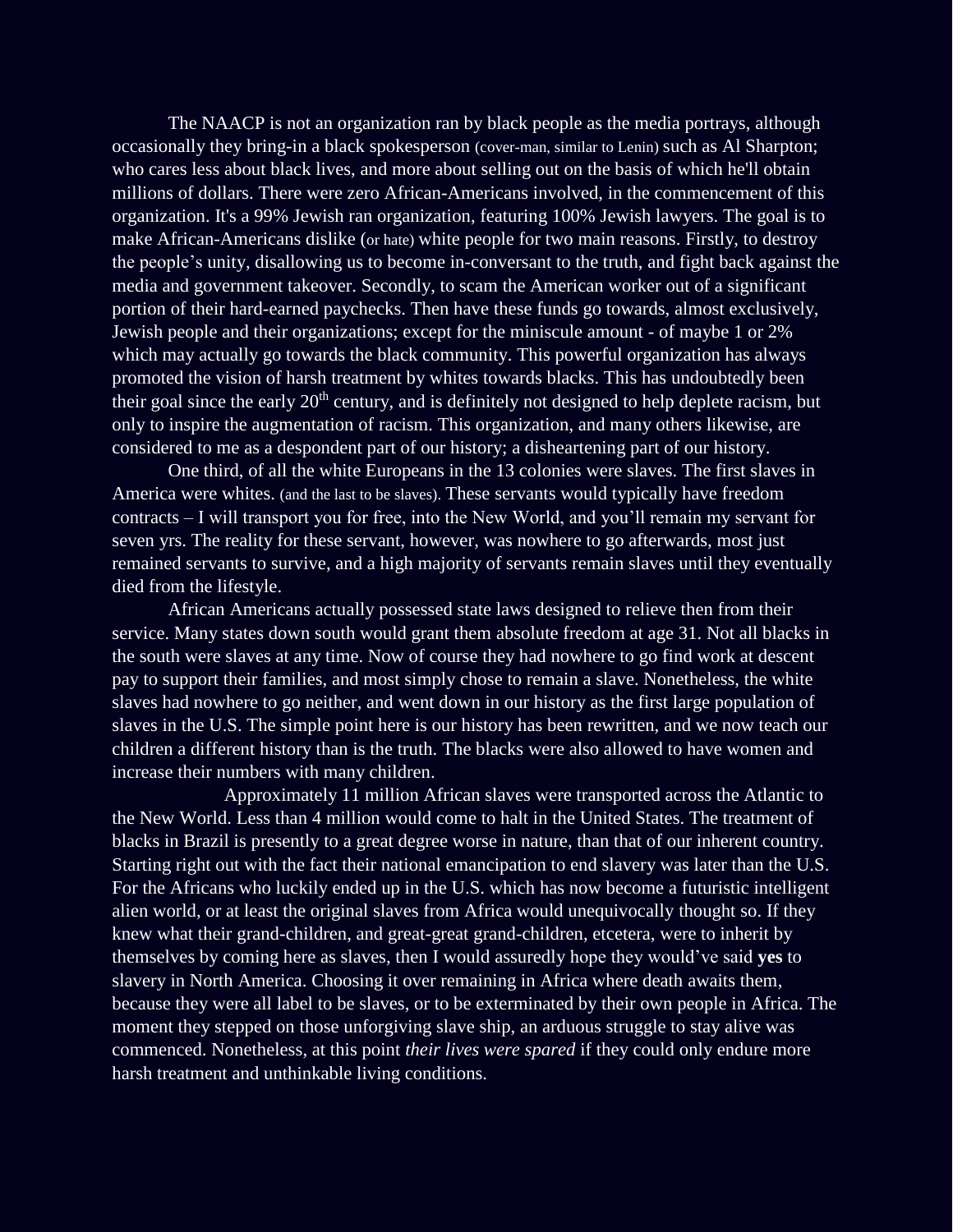My ancestors spent many more centuries of slavery, and unimaginable warfare to succeed myself into the current position of which I now reside. They need to be honored for battling through monumental obstacles, also enduring punishing treatment, and surviving to preserve the race so I now have a life. As we look at the history of the world, the Holy Land, the Hittites, Slavs, Norsemen, to Anglo-Saxons, we must analyze the degree of all's suffering and accomplishments. This is why so much negative attention to U.S. slavery is absurd. Yes, I hate the Merchants and slave-owners treatment as much as anyone; it makes me sick to discuss their behavior. Nobody right now, in this present day is a slave, that's all in the past, so let's focus our goals and attention on the positive.

Never in the complete history of mankind, has an ethnic group of people ever advanced so much with such little hardship and suffering to go through. Actually, the blacks should be laughing at us for coming along, stealing everything from us, and now living among us. Then the whites should laugh and say, "you bastards, but we love ya for enriching our culture. It would be awfully boring without ya."

In Africa they had no written language or proper eating utensils; this is the truth. Now blacks walk around using cellular phones, sending invisible signals to a satellite in outer-space, then returning to acquire a nearby phone tower, and finally these invisible signals enter their phones and ears – all within the matter of seconds!

A few generations of slavery, in the best part of the world to be a slave, was all they needed to now have such enlightening opportunities. Slavery across the Atlantic was a terrible thing when the Spanish and Portuguese began bringing large numbers across. We shouldn't ever glorify slavery when speaking of history. Then again, we should never be beating it in the heads of blacks that modern white people owe them anything.

During the 18<sup>th</sup> century many whites were becoming captives and forced into slavery throughout the Ottoman Empire. The famous U.S.S. Constitution which resides as part of the Freedom Trail in Boston which defeated the British in the War of 1812, was not constructed to fight the British. It was built the decade before to engage in the Barbary Wars, in the Mediterranean where many white Americans were forced into slavery. After the Emancipation Proclamation to free the blacks in the states, white Americans remained slaves in Northern Africa all the way up to the early  $20<sup>th</sup>$  century.

The culmination of this paper is that there's absolutely no need whatsoever, for the issue African American slavery to be a typical topic of concern in modern times. Yet it remains the main force of aggression between blacks and whites, which unfortunately only contributes to everlasting racist comments, coming from both sides of the equation.

When slavery is mentioned:

The white's should show remorse and honor the incredible torment put unjustifiably on the African slaves.

The blacks should honor the hundreds-of-thousands of white soldiers who gave their lives, destroying their families in the process, to conquer the south and free all black men.

Conclusion, race's shouldn't be selfish when researching the past.

The truth about slavery should be taught properly.

Slavery should be a subject very seldom spoke of in modern times.

## **\*it's time for the 45th episode to occur**